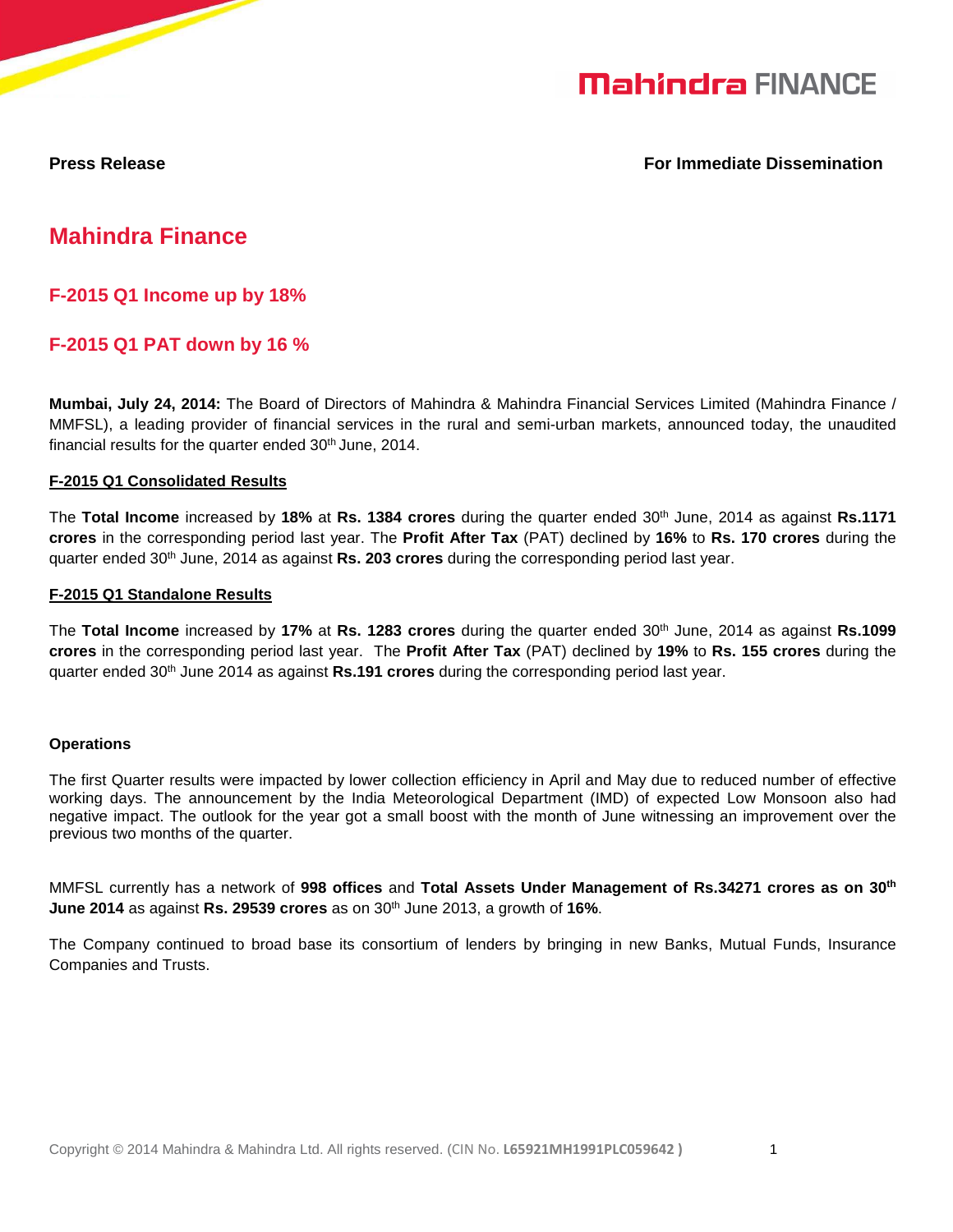## **Mahindra FINANCE**

#### **SUBSIDIARIES**

#### **Mahindra Insurance Brokers Limited (MIBL)**

During the quarter year ended 30th June 2014, MIBL registered income at Rs.26.6 Crores as against Rs.24.7 Crores, registering a growth of 8% over the same period previous year. The Profit After Tax (PAT) registered was Rs.8.5 Crores as against Rs.7.9 Crores, registering a growth of 8% over the same period previous year.

#### **Mahindra Rural Housing Finance Limited (MRHFL)**

During the quarter ended 30th June 2014, MRHFL disbursed Rs. 211.5 Crores as against Rs. 113.1 Crores during the same period previous year, registering a growth of 87% over the same period previous year. MRHFL registered income at Rs. 67.4 crores as against Rs. 42.2 crores, a growth of 60% over the same period previous year. The Profit After Tax (PAT) was Rs. 5.2 Crores as against Rs. 2.6 Crores, registering a growth of 100% over the same period previous year.

### **About Mahindra & Mahindra Financial Services Limited**

Mahindra & Mahindra Financial Services Limited (MMFSL), part of the USD 16.5 billion Mahindra Group, is one of India's leading non-banking finance companies. Focused on the rural and semi-urban sector, the Company has over 3 million customers and has an AUM of over USD 5 billion. The Company is a leading vehicle and tractor financier and also offers fixed deposits and loans to SMEs. The Company has over 1,000 offices across the country and is the first finance Company from India to form a part of Dow Jones Sustainability Index.

The Company's Insurance Broking subsidiary, Mahindra Insurance Brokers Limited (MIBL), is a licensed Composite Broker providing Direct and Reinsurance broking services.

Mahindra Rural Housing Finance Limited (MRHFL), another subsidiary of MMFSL provides loans for purchase, renovation, construction of houses to individuals in the rural areas of the country. The regulator, National Housing Bank (NHB) has 12.5% equity stake in the Company.

The Company has a JV in US, Mahindra Finance USA, in partnership with De Lage Landen, a subsidiary of Rabo Bank, for financing Mahindra tractors in US.

#### **About Mahindra**

The Mahindra Group focuses on enabling people to rise through solutions that power mobility, drive rural prosperity, enhance urban lifestyles and increase business efficiency.

A USD 16.5 billion multinational group based in Mumbai, India, Mahindra employs more than 180,000 people in over 100 countries. Mahindra operates in the key industries that drive economic growth, enjoying a leadership position in tractors, utility vehicles, information technology, financial services and vacation ownership. In addition, Mahindra enjoys a strong presence in the agribusiness, aerospace, components, consulting services, defence, energy, industrial equipment, logistics, real estate, retail, steel, commercial vehicles and two wheeler industries.

In 2014, Mahindra featured on the Forbes Global 2000, a comprehensive listing of the world's largest, most powerful public companies, as measured by revenue, profit, assets and market value. The Mahindra Group also received the Financial Times 'Boldness in Business' Award in the 'Emerging Markets' category in 2013.

**Visit us at www.mahindra.com**